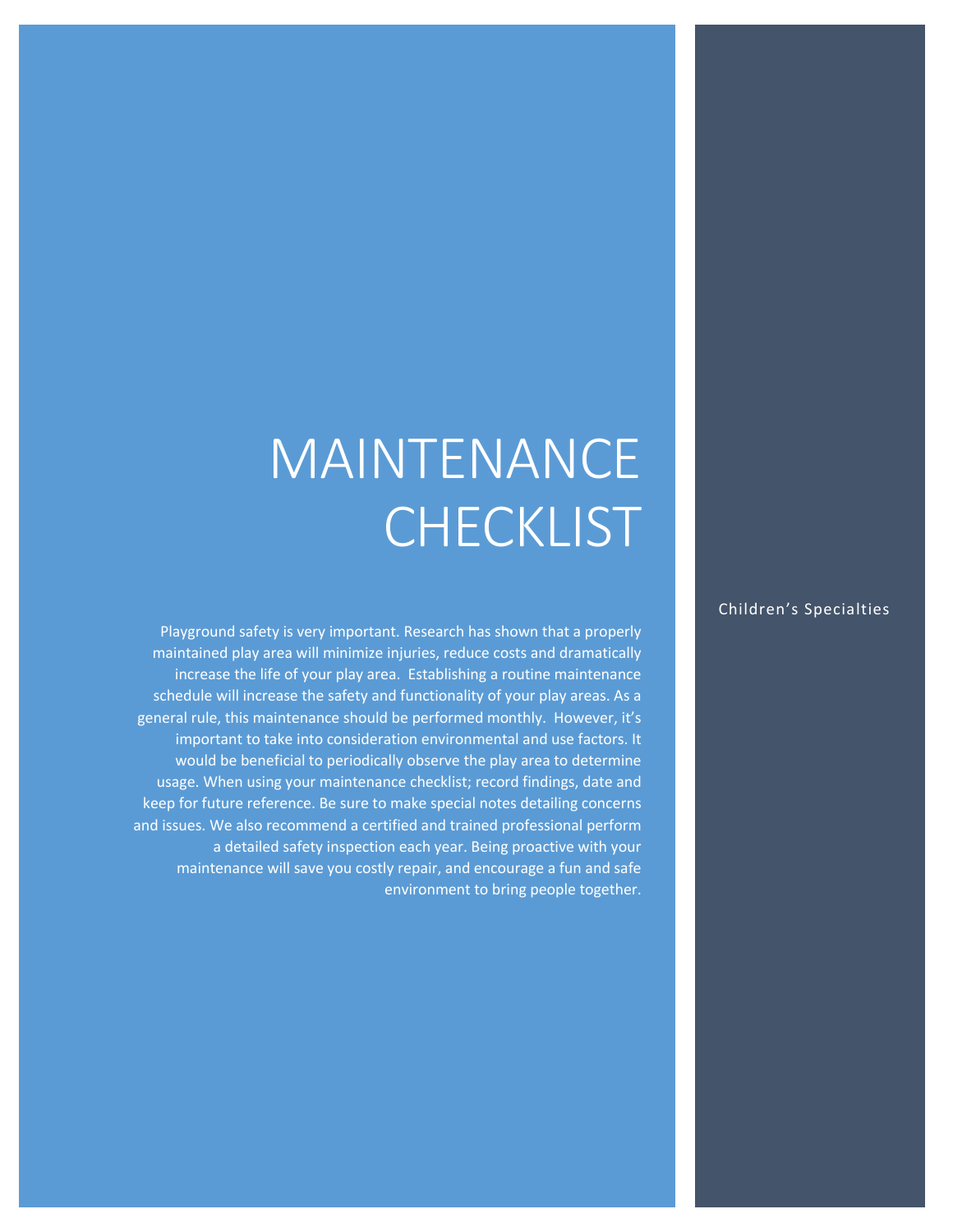## Maintenance Checklist

#### Location: Inspected by: Inspected by: Inspected by: Inspected by: Inspected by: Inspected by: Inspected by: Inspected by: Inspected by: Inspected by: Inspected by: Inspected by: Inspected by: Inspected by: Inspected by: In

### **COMMENTS**

#### **Playground**

- $\Box$  Visually look for potential clothing entanglements
- $\Box$  Check for pinch, crush or shearing points
- $\Box$  Check for sharp points, corners and edges
- $\Box$  Check for hazardous protrusions or projections
- $\Box$  Ensure there are no broken or missing parts. (Ex. Missing caps, plugs, hardware, cracked plastics and broken welds.) Tighten loose nuts and bolts according to manufacturer specifications. Replace broken and missing pieces.
- $\Box$  Inspect paint and powder coating for scratches. Cover scratches with touch-up paint as soon as possible to prevent rust.
- $\Box$  Check moving components for proper operation. (Ex. Swing hangers, track riders, spinners etc.) Check that bearings are not worn. Lubricate and repair as necessary.
- $\Box$  Check for secure anchoring of posts

### **Surfacing**

- $\Box$  Ensure area is free of foreign objects such as trash, limbs, debris, exposed footings and roots
- $\Box$  Check that sidewalks are swept and picked up. Remove foreign obstacles.
- $\Box$  Ensure area has proper drainage with no standing water
- $\Box$  Check for adequate surfacing type and required depth as per CPSC guidelines
- $\Box$  If using loose fill: check that loose fill is raked and fluffed. Level displaced areas, paying special attention to high traffic areas such as under swings and base of slides. Replace fill as necessary.
- $\Box$  If using poured in place rubber: check edges and surfacing for tears and divots. Patch as necessary.